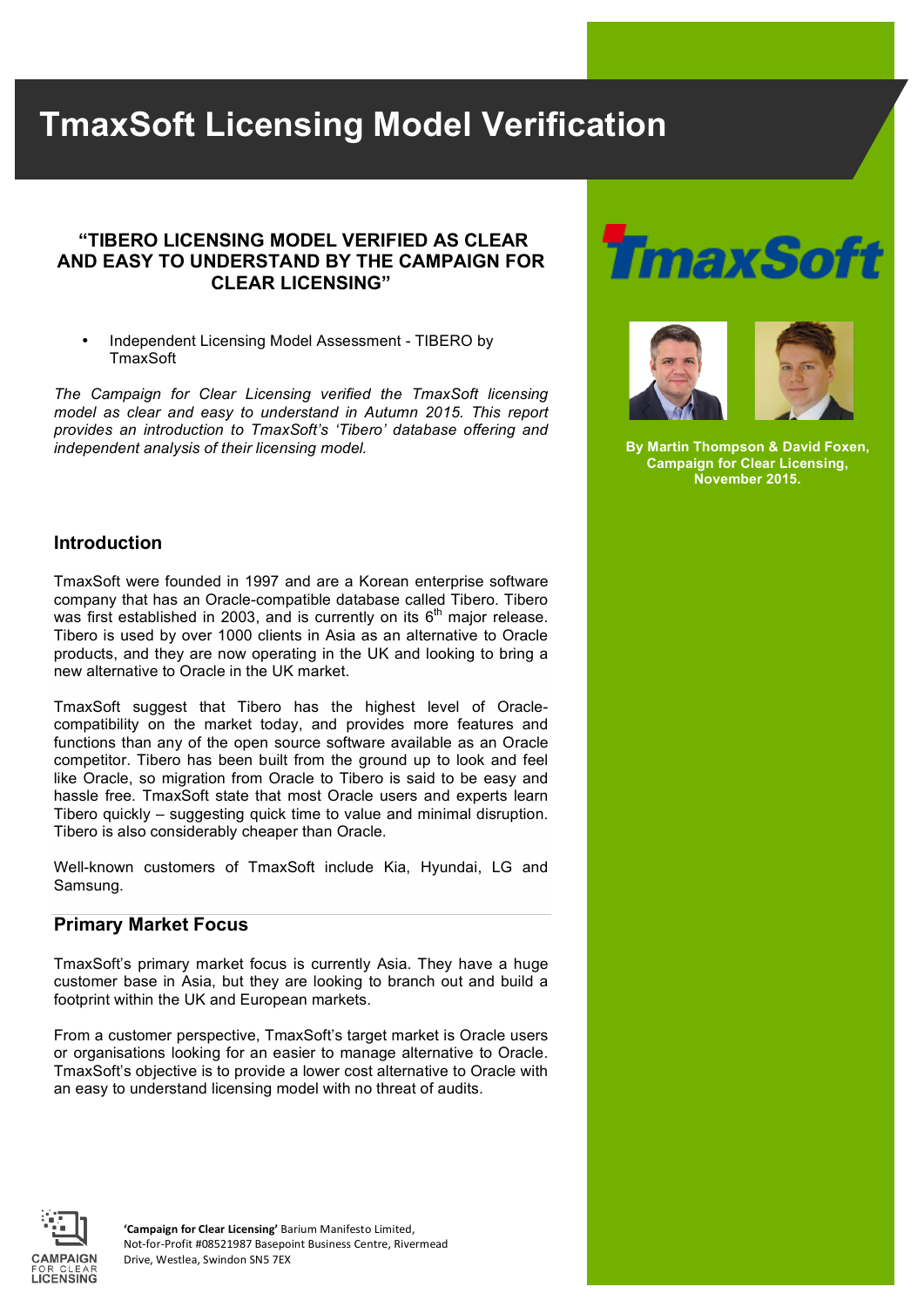## **License Model Analysis**

The Tibero licensing model is simple and easy to understand. In fact, it is so easy that we can explain it here:

Customers of Tmaxsoft have a number of different options:

- *Tibero Standard Edition (CPU) 4 sockets or less, (User) 4 sockets or less, minimum of 10 users per CPU*
- *Tibero Enterprise Edition – Minimum of 25 users per core*
- *Tibero Active Cluster – Part of the enterprise option. User or Core options, minimum 25 users per core.*

There are only two licensing metrics to choose from, either by CPU or by user. The terms of the license are clearly stated in the price list and highlight the amount of users and CPU's required for each version of Tibero.

Tmaxsoft's price list is a single page and is very easy to understand. The prices and products are clearly set out and there are no hidden extras that customers need to look out for. You do not have to purchase any add-ons other than maintenance and support. Organisations choosing maintenance and support gain access to upgrades and can downgrade to two previous versions of the software.

The EULA (end user license agreement) for TmaxSoft products is only 9 pages and includes an audit clause:

"12.3 any such audit shall be conducted during regular business hours at the Licensee's offices and shall not interfere unreasonably with the Licensee's business. **TmaxSoft will endeavor to follow the spirit and intent of the Software Audit Code of Conduct (version 1.0) of the Campaign for Clear Licensing** but nothing therein shall limit TmaxSoft's right to commence proceedings in respect of any infringement of its rights in the Software where it believes that either the Licensee is not adhering likewise to the Code or it is unlikely to lead to a mutually satisfactory resolution of any dispute over the licensed use of the Software within a reasonable period of time."

TmaxSoft reserve the right to audit their customers, however at the time of writing they have stated that they have never audited a customer and have no plans to. TmaxSoft have stated that it is almost impossible for users to install features or software versions that they do not have a license for, as they need a license file to actually install and run the software.

Tmaxsoft have a number of partners that specialise in Oracle training providing support and training to their customers, should they require any specialist training. However, as stated previously, they have deliberately built their software to look and feel like Oracle so that transition from Oracle to Tibero is relatively easy and pain free.

## **Tibero License Model Assessment – Key Findings**

## **Strengths**

- License model is straightforward and easy to understand
- TmaxSoft will follow the spirit of the CCL code of conduct with respect to auditing their customers
- Tibero has Oracle drop-in compatibility and looks and feels just like Oracle – minimal adjustment required for new technology
- Massively reduced end user TCO in comparison to Oracle
- TmaxSoft have agreed to the Campaign for Clear Licensing Audit Code of Conduct V1.0

#### **Weaknesses**

Emerging company presence in Europe – minimal European references or name recognition.